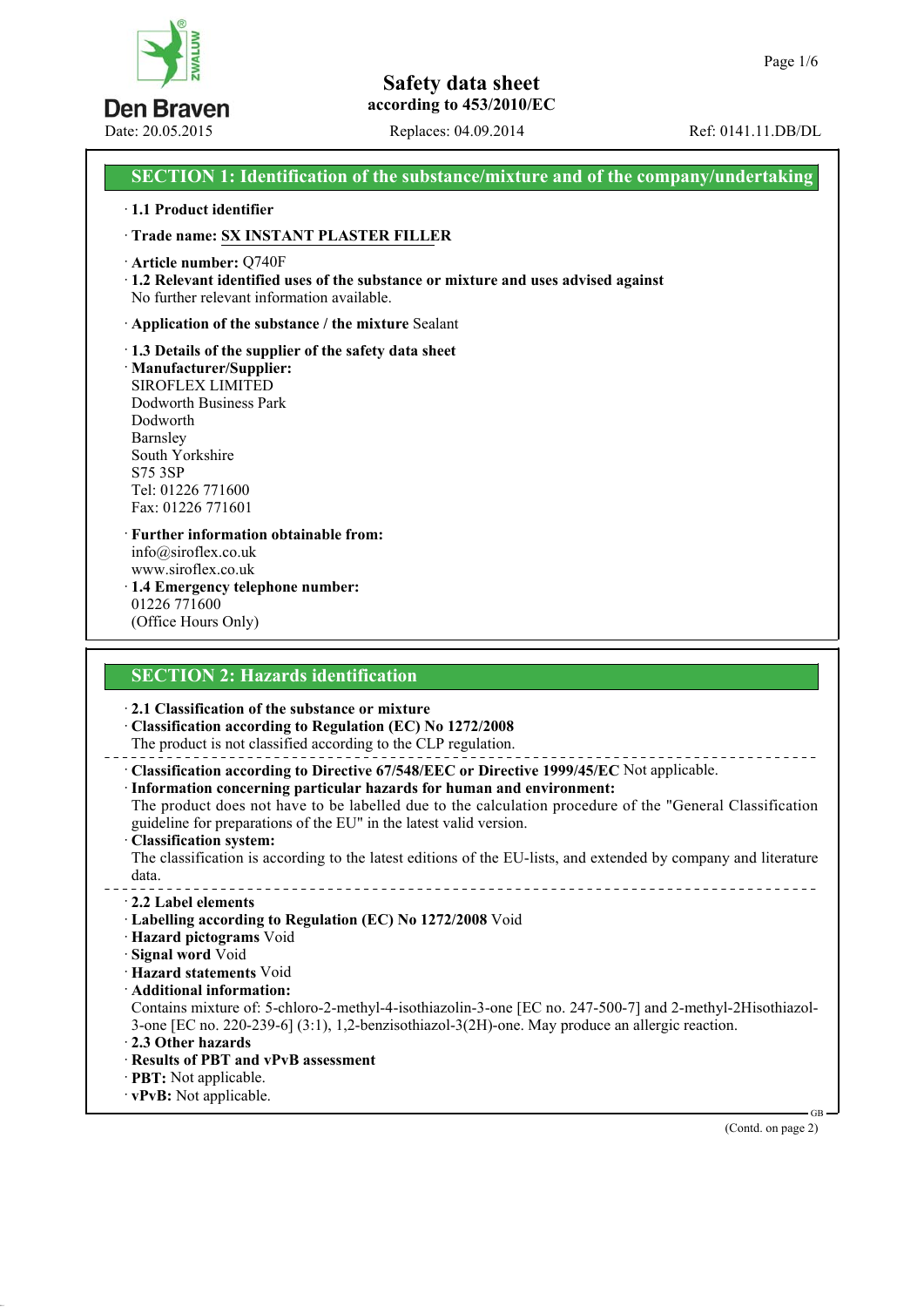

Date: 20.05.2015 Replaces: 04.09.2014 Ref: 0141.11.DB/DL

**Trade name: SX INSTANT PLASTER FILLER**

(Contd. of page 1)

#### **SECTION 3: Composition/information on ingredients**

· **3.2 Chemical characterization: Mixtures**

· **Description:** Mixture of substances listed below with nonhazardous additions.

· **Dangerous components:** Void

· **Additional information:** For the wording of the listed risk phrases refer to section 16.

#### **SECTION 4: First aid measures**

· **4.1 Description of first aid measures**

· **General information:** No special measures required.

- · **After inhalation:** Supply fresh air; consult doctor in case of complaints.
- · **After skin contact:** Generally the product does not irritate the skin.
- · **After eye contact:** Rinse opened eye for several minutes under running water.

· **After swallowing:** If symptoms persist consult doctor.

· **4.2 Most important symptoms and effects, both acute and delayed**

No further relevant information available.

· **4.3 Indication of any immediate medical attention and special treatment needed**

No further relevant information available.

#### **SECTION 5: Firefighting measures**

· **5.1 Extinguishing media**

· **Suitable extinguishing agents:** Use fire extinguishing methods suitable to surrounding conditions.

· **5.2 Special hazards arising from the substance or mixture** No further relevant information available.

· **5.3 Advice for firefighters**

· **Protective equipment:** Mouth respiratory protective device.

#### **SECTION 6: Accidental release measures**

· **6.1 Personal precautions, protective equipment and emergency procedures** Ensure adequate ventilation

· **6.2 Environmental precautions:**

Dilute with plenty of water.

Do not allow to enter sewers/ surface or ground water.

· **6.3 Methods and material for containment and cleaning up:**

Absorb with liquid-binding material (sand, diatomite, acid binders, universal binders, sawdust).

Pick up mechanically.

· **6.4 Reference to other sections**

See Section 7 for information on safe handling.

See Section 8 for information on personal protection equipment.

See Section 13 for disposal information.

# **SECTION 7: Handling and storage**

· **7.1 Precautions for safe handling** Use only in well ventilated areas.

· **Information about fire - and explosion protection:** No special measures required.

· **7.2 Conditions for safe storage, including any incompatibilities**

· **Storage:**

· **Requirements to be met by storerooms and receptacles:** No special requirements.

· **Information about storage in one common storage facility:** Not required.

(Contd. on page 3)

GB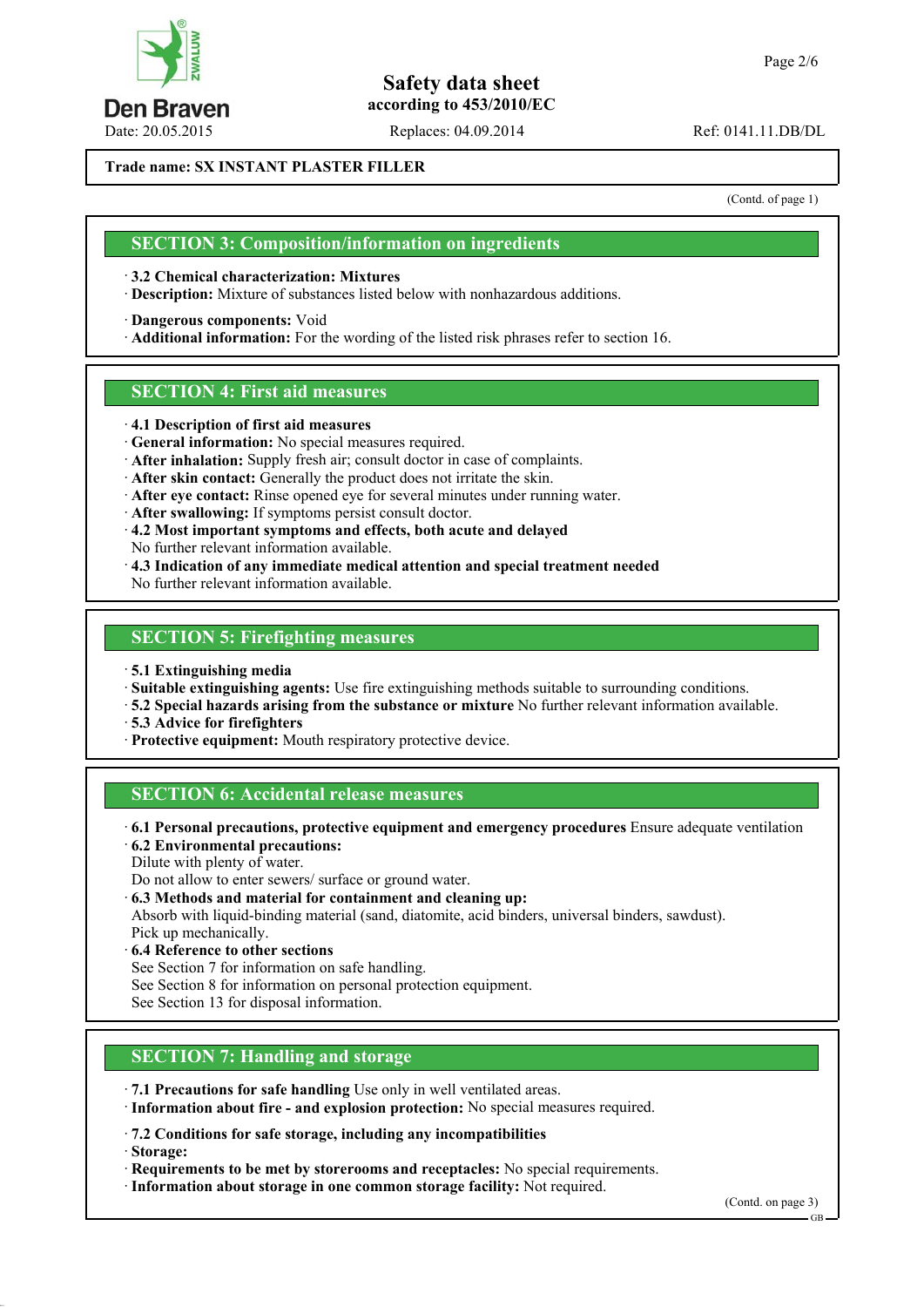Date: 20.05.2015 Replaces: 04.09.2014 Ref: 0141.11.DB/DL

**Trade name: SX INSTANT PLASTER FILLER**

· **Further information about storage conditions:** None.

· **7.3 Specific end use(s)** No further relevant information available.

#### **SECTION 8: Exposure controls/personal protection**

· **Additional information about design of technical facilities:** No further data; see item 7.

#### · **8.1 Control parameters**

· **Ingredients with limit values that require monitoring at the workplace:**

The product does not contain any relevant quantities of materials with critical values that have to be monitored at the workplace.

· **Additional information:** The lists valid during the making were used as basis.

- · **8.2 Exposure controls**
- · **Personal protective equipment:**
- · **General protective and hygienic measures:**
- The usual precautionary measures are to be adhered to when handling chemicals.
- · **Respiratory protection:** Not required.
- · **Protection of hands:**

The glove material has to be impermeable and resistant to the product/ the substance/ the preparation. Due to missing tests no recommendation to the glove material can be given for the product/ the preparation/ the chemical mixture.

Selection of the glove material on consideration of the penetration times, rates of diffusion and the degradation

· **Material of gloves**

The selection of the suitable gloves does not only depend on the material, but also on further marks of quality and varies from manufacturer to manufacturer. As the product is a preparation of several substances, the resistance of the glove material can not be calculated in advance and has therefore to be checked prior to the application.

· **Penetration time of glove material**

The exact break trough time has to be found out by the manufacturer of the protective gloves and has to be observed.

· **Eye protection:** Goggles recommended during refilling

| <b>SECTION 9: Physical and chemical properties</b>        |                 |                    |  |
|-----------------------------------------------------------|-----------------|--------------------|--|
| 9.1 Information on basic physical and chemical properties |                 |                    |  |
| <b>General Information</b>                                |                 |                    |  |
| Appearance:                                               |                 |                    |  |
| Form:                                                     | Pasty           |                    |  |
| Colour:                                                   | Various colours |                    |  |
| · Odour:                                                  | Characteristic  |                    |  |
| • Odour threshold:                                        | Not determined. |                    |  |
| · pH-value:                                               | Undetermined.   |                    |  |
| Change in condition                                       |                 |                    |  |
| <b>Melting point/Melting range:</b>                       | Undetermined.   |                    |  |
| <b>Boiling point/Boiling range:</b>                       | 100 °C          |                    |  |
| · Flash point:                                            | >100 °C         |                    |  |
| · Flammability (solid, gaseous):                          | Not applicable. |                    |  |
| <b>Ignition temperature:</b>                              | Undetermined.   |                    |  |
|                                                           |                 | (Contd. on page 4) |  |



(Contd. of page 2)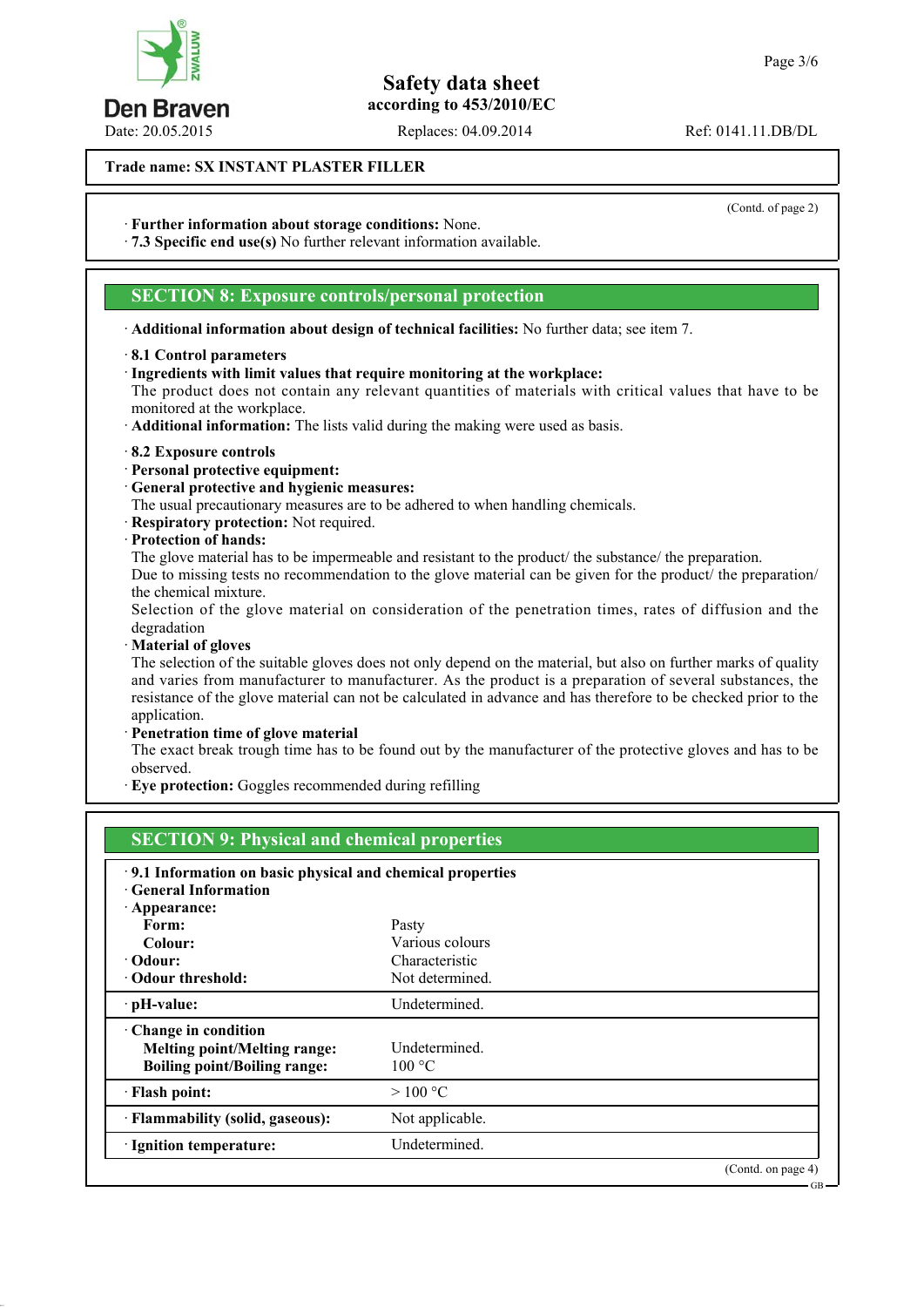

Date: 20.05.2015 Replaces: 04.09.2014 Ref: 0141.11.DB/DL

#### **Trade name: SX INSTANT PLASTER FILLER**

|                                                            | (Contd. of page 3)                            |  |
|------------------------------------------------------------|-----------------------------------------------|--|
| Decomposition temperature:                                 | Not determined                                |  |
| Self-igniting:                                             | Product is not selfigniting.                  |  |
| Danger of explosion:                                       | Product does not present an explosion hazard. |  |
| <b>Explosion limits:</b>                                   |                                               |  |
| Lower:                                                     | <b>Undetermined</b>                           |  |
| <b>Upper:</b>                                              | Undetermined.                                 |  |
| Vapour pressure:                                           | Undetermined.                                 |  |
|                                                            | Not determined.                               |  |
| $\cdot$ Density at 20 °C:                                  | $0.57$ g/cm <sup>3</sup>                      |  |
| · Relative density                                         | Not determined.                               |  |
| · Vapour density                                           | Not determined.                               |  |
| <b>Evaporation rate</b>                                    | Not determined.                               |  |
| Solubility in / Miscibility with                           |                                               |  |
| water:                                                     | Fully miscible.                               |  |
| · Partition coefficient (n-octanol/water): Not determined. |                                               |  |
| · Viscosity:                                               |                                               |  |
| Dynamic:                                                   | Not determined.                               |  |
| Kinematic:                                                 | Not determined.                               |  |
| Solvent content:                                           |                                               |  |
| Water:                                                     | 44.5 $\%$                                     |  |
| $VOC$ (EC)                                                 | $0.94\%$                                      |  |
| $VOC$ (EC)                                                 | $7.1$ g/l                                     |  |
| 9.2 Other information                                      | No further relevant information available.    |  |

#### **SECTION 10: Stability and reactivity**

- · **10.1 Reactivity**
- · **10.2 Chemical stability**
- · **Thermal decomposition / conditions to be avoided:** No decomposition if used according to specifications.
- · **10.3 Possibility of hazardous reactions** No dangerous reactions known.
- · **10.4 Conditions to avoid** No further relevant information available.
- · **10.5 Incompatible materials:** No further relevant information available.
- · **10.6 Hazardous decomposition products:** No dangerous decomposition products known.

#### **SECTION 11: Toxicological information**

#### · **11.1 Information on toxicological effects**

· **Acute toxicity:**

- · **Primary irritant effect:**
- · **on the skin:** No irritant effect.
- · **on the eye:** No irritating effect.
- · **Sensitization:** No sensitizing effects known.
- · **Additional toxicological information:**

The product is not subject to classification according to the calculation method of the General EU Classification Guidelines for Preparations as issued in the latest version.

Page 4/6

(Contd. on page 5)

GB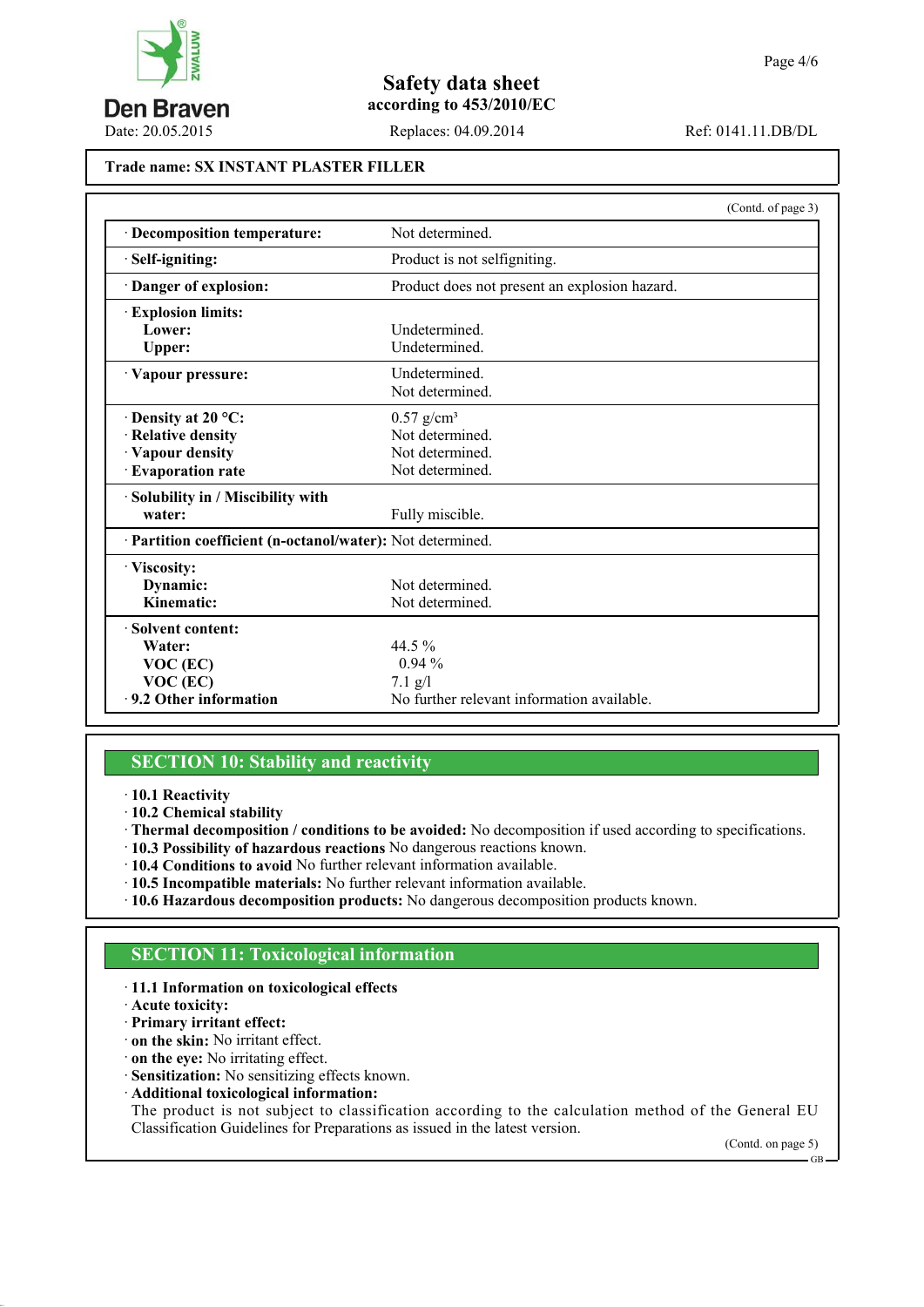

Date: 20.05.2015 Replaces: 04.09.2014 Ref: 0141.11.DB/DL

**Trade name: SX INSTANT PLASTER FILLER**

(Contd. of page 4) When used and handled according to specifications, the product does not have any harmful effects to our experience and the information provided to us.

# **SECTION 12: Ecological information**

- · **12.1 Toxicity**
- · **Aquatic toxicity:** No further relevant information available.
- · **12.2 Persistence and degradability** No further relevant information available.
- · **12.3 Bioaccumulative potential** No further relevant information available.
- · **12.4 Mobility in soil** No further relevant information available.
- · **Additional ecological information:**
- · **General notes:**

Water hazard class 1 (German Regulation) (Self-assessment): slightly hazardous for water

Do not allow undiluted product or large quantities of it to reach ground water, water course or sewage system.

- · **12.5 Results of PBT and vPvB assessment**
- · **PBT:** Not applicable.
- · **vPvB:** Not applicable.
- · **12.6 Other adverse effects** No further relevant information available.

# **SECTION 13: Disposal considerations**

· **13.1 Waste treatment methods**

· **Recommendation** Disposal must be made according to official regulations.

· **European waste catalogue**

08 04 10 waste adhesives and sealants other than those mentioned in 08 04 09

· **Uncleaned packaging:**

· **Recommendation:** Disposal must be made according to official regulations.

· **Recommended cleansing agents:** Water, if necessary together with cleansing agents.

# **SECTION 14: Transport information**

| $-14.1$ UN-Number                               |                 |                   |
|-------------------------------------------------|-----------------|-------------------|
| ADR, ADN, IMDG, IATA                            | Void            |                   |
|                                                 |                 |                   |
| $\cdot$ 14.2 UN proper shipping name            |                 |                   |
| ADR, ADN, IMDG, IATA                            | Void            |                   |
| 14.3 Transport hazard class(es)                 |                 |                   |
| ADR, ADN, IMDG, IATA                            |                 |                   |
| · Class                                         | Void            |                   |
|                                                 |                 |                   |
| 14.4 Packing group                              |                 |                   |
| ADR, IMDG, IATA                                 | Void            |                   |
| 14.5 Environmental hazards:                     |                 |                   |
| · Marine pollutant:                             | N <sub>0</sub>  |                   |
|                                                 |                 |                   |
| 14.6 Special precautions for user               | Not applicable. |                   |
| 14.7 Transport in bulk according to Annex II of |                 |                   |
| MARPOL73/78 and the IBC Code                    | Not applicable. |                   |
|                                                 |                 | (Cond. on page 6) |

GB